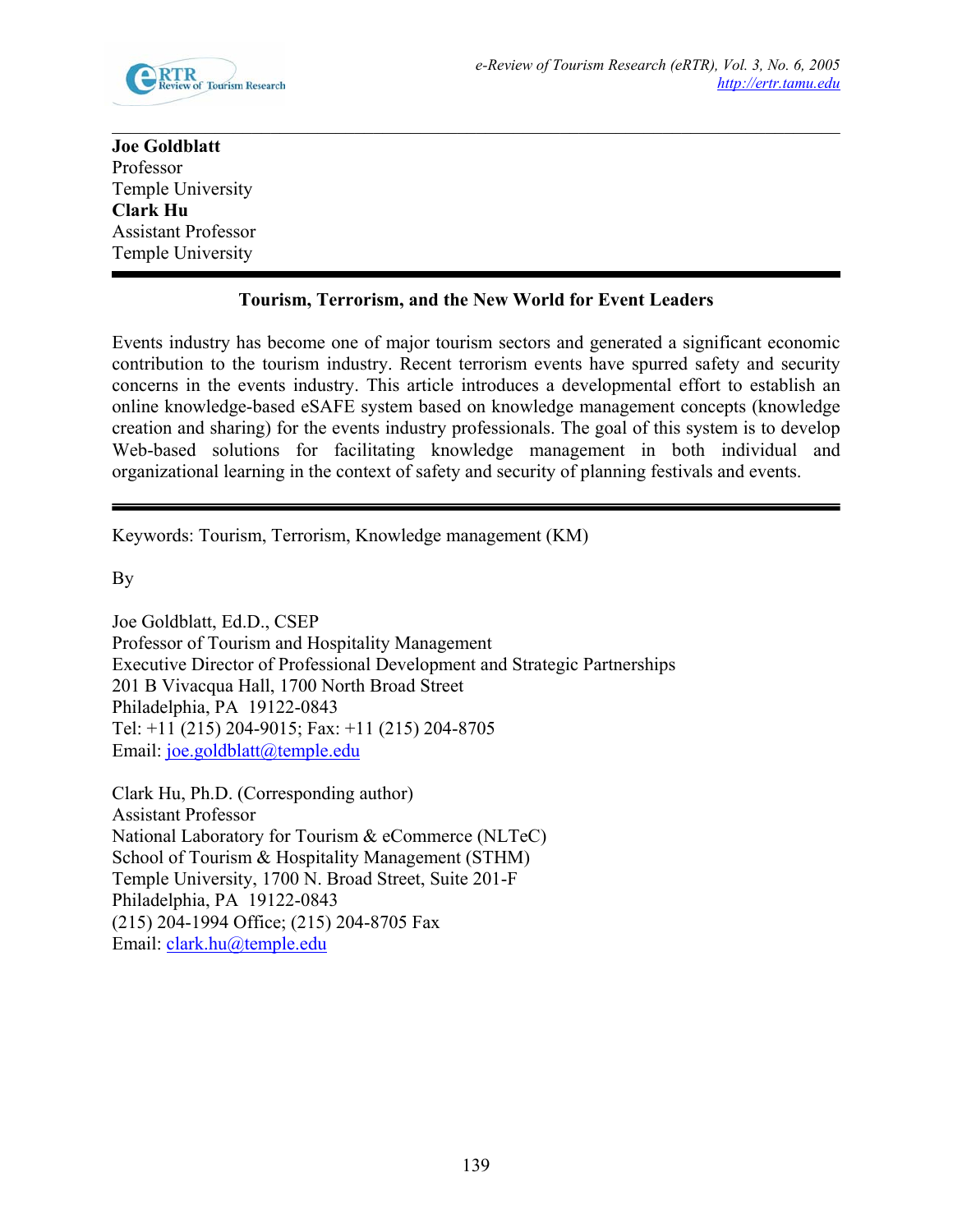

**Dr. Joe Goldblatt** is Professor of Tourism and Hospitality Management in the School of Tourism & Hospitality Management and Executive Director for Professional Development and Strategic Advancement at Temple University in Philadelphia, Pennsylvania. He is an educational consultant, author, speaker, and the former Dean of the Alan Shawn Feinstein Graduate School at Johnson & Wales University in Providence, Rhode Island. Goldblatt is the author, co-author, editor, and coeditor of more than fifteen books. He has been responsible for researching, developing, designing, and implementing curriculum related to the events profession.

**Dr. Hu** is an enthusiastic educator and researcher with experiences in hospitality sales/marketing, consulting, and education. Hu has published in a variety of journals and presented many conference papers based on his research work. His recent publications can be found in major tourism and hospitality journals. His major research focus is in knowledge management and discovery to research and develop systems for knowledge creation, transfer, sharing, and coordination for tourism  $\&$  hospitality industries.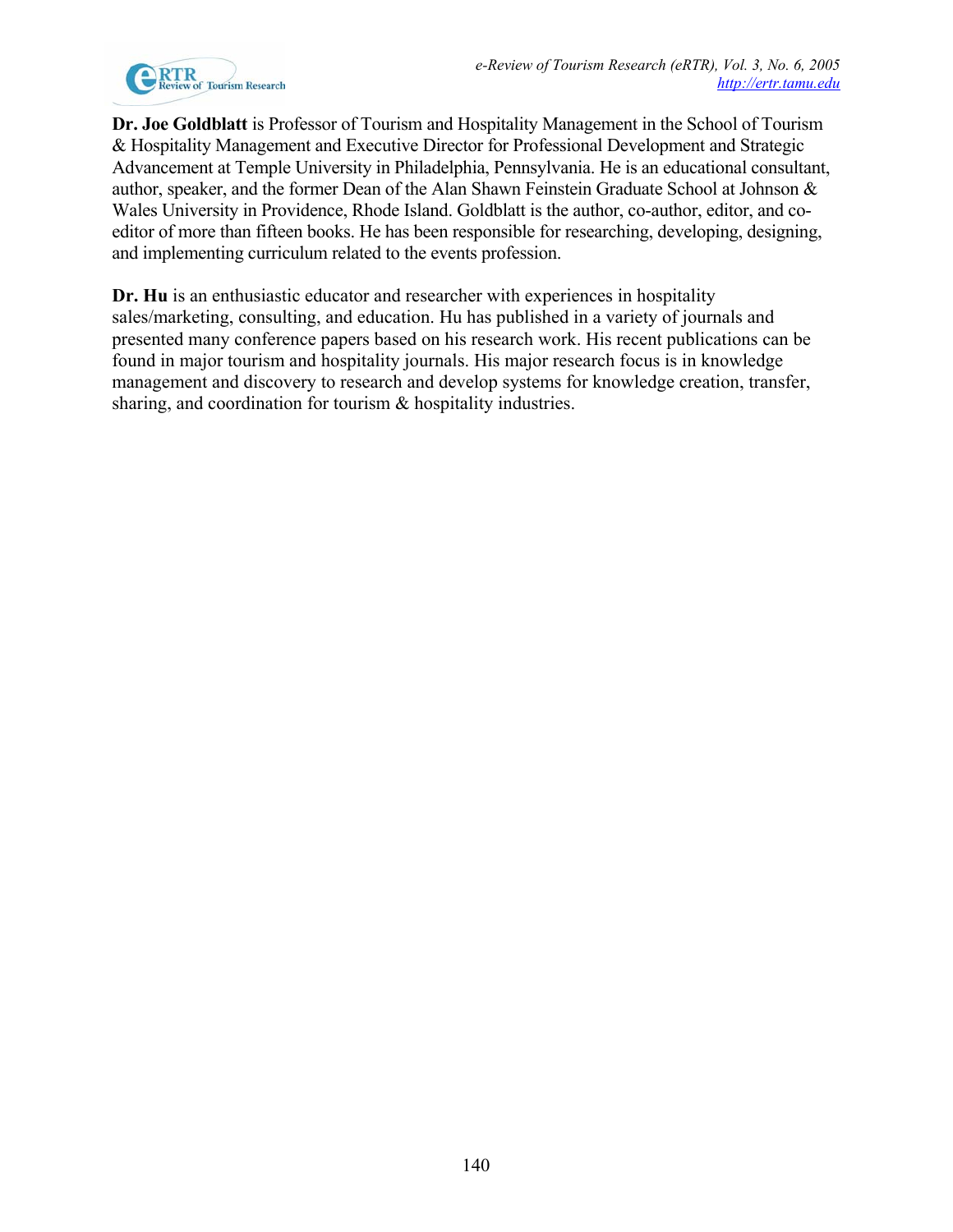

## **Tourism, Terrorism, and the New World for Event Leaders**

According to the Tourism Industry Association of America (2003), most (75%) U.S. adult travelers attended a cultural activity or event while on a trip in 2002. This translates to an estimated 109.8 million U.S. adults. In addition, one fifth of all U.S. travelers attend a fair, festival, or other special event during their vacation (Tourism Industry Association of America, 1999). Millions of individuals attend events throughout North America ranging from the Super Bowl to small town festivals and parades. These events have been described by the U.S. Department of Homeland Security as "soft targets" because they enable terrorists to quickly make a powerful statement during a vulnerable and easily penetrable event.

Research conducted in the National Laboratory for Tourism and *e*Commerce (NLTeC) at Temple University in Philadelphia, Pennsylvania seeks to reduce these possibilities through the development of an online knowledge-based system called eSAFE (electronic Safe Festivals and Events) System based on knowledge management concepts. The goal of such a project is to develop Web-based solutions for facilitating knowledge management for both individual and organizational learning.

This project is an important step involving the events industry and its stakeholders (potentially including the government) in planning secure events. Two major features of this forward-thinking development as:

(1) Knowledge base – A knowledge-based system that facilitates fast yet flexible access to the integrated knowledge from explicit knowledge source (structural knowledge deconstructed from the respectfully publications) and tacit/implicit knowledge (expert interviews guided by meaningful knowledge structures through text-mining and ontological research from the explicit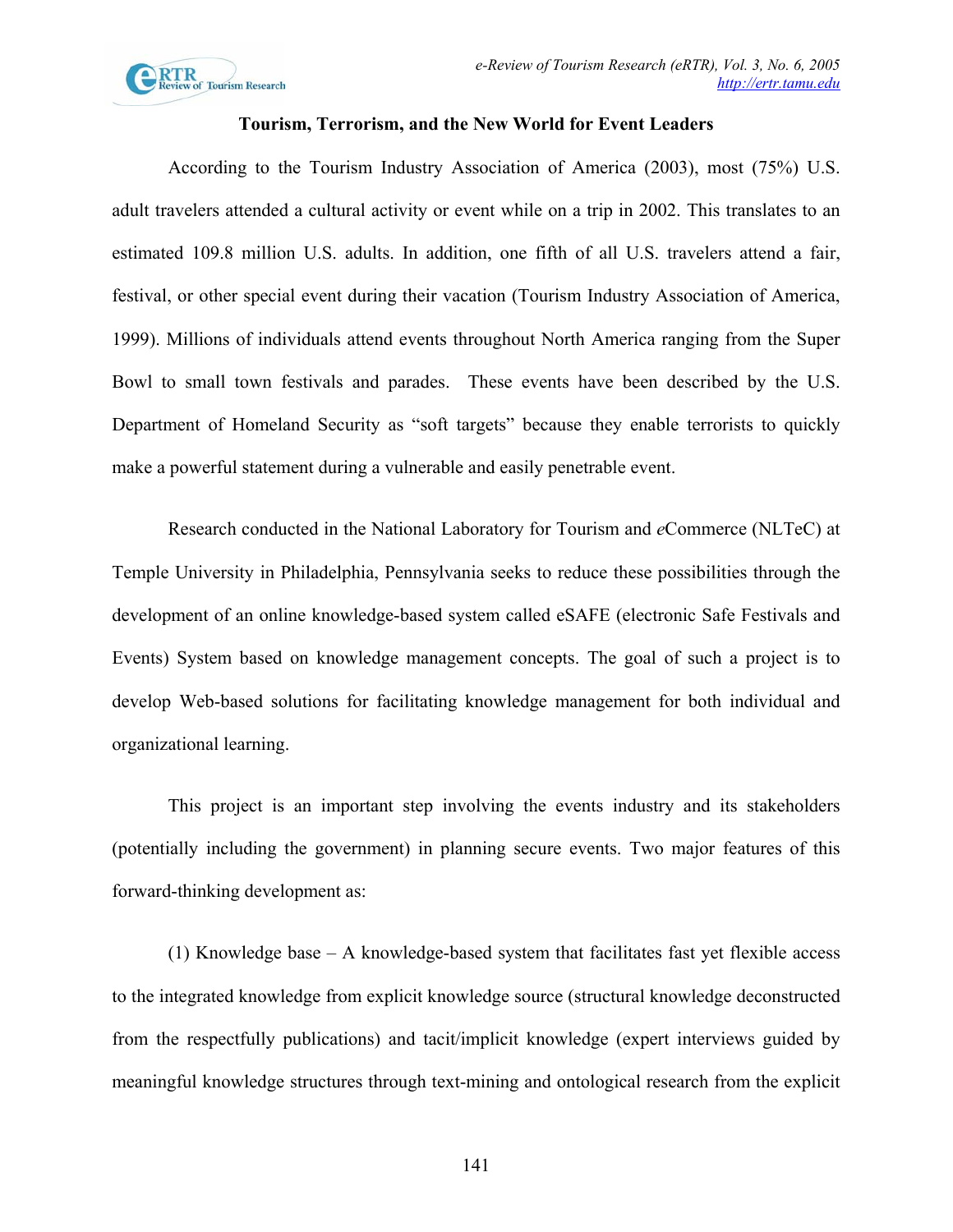

knowledge). Such a process of knowledge acquisition and creation enables continuing improvement and enhancement of the knowledge base about security/safety issues in special event planning.

(2) ExpertNet – an expert-driven network (online community) that helps members of the community to connect with one another to locate specific event security knowledge on demand through a meaningful knowledge distribution structure that is constructed and based on the domains and levels of knowledge expertise, expert relationships, geographic distance, language abilities, and preferred communication methods.

The system attempts to ensure that the learned knowledge in secure event planning can be both efficiently and effectively identified, transferred, shared and reused by the event organizers.

The U.S. Federal Bureau of Investigation defines terrorism as "The unlawful use of force or violence against persons or property to intimidate or coerce a Government, the civilian population, or any segment there of, in furtherance of political or social objectives. (Kushner, 2003, p. XX)"

Historically, public events such as those associated with sports or entertainment have provided terrorists with a perfect storm within which they may commit violence, intimidate and coerce a Government or civilian population, and advance their political objectives. Effective event security is a collaborative effort between planners and their communities, most importantly their law enforcement at federal, state, and local levels. Until the U.S. Department of Homeland Security began to monitor and coordinate security for major events such as the U.S. national political conventions or the Super Bowl, these events were always under the radar screen of the federal government. The very fact that the U.S. multi-level government agencies recognize the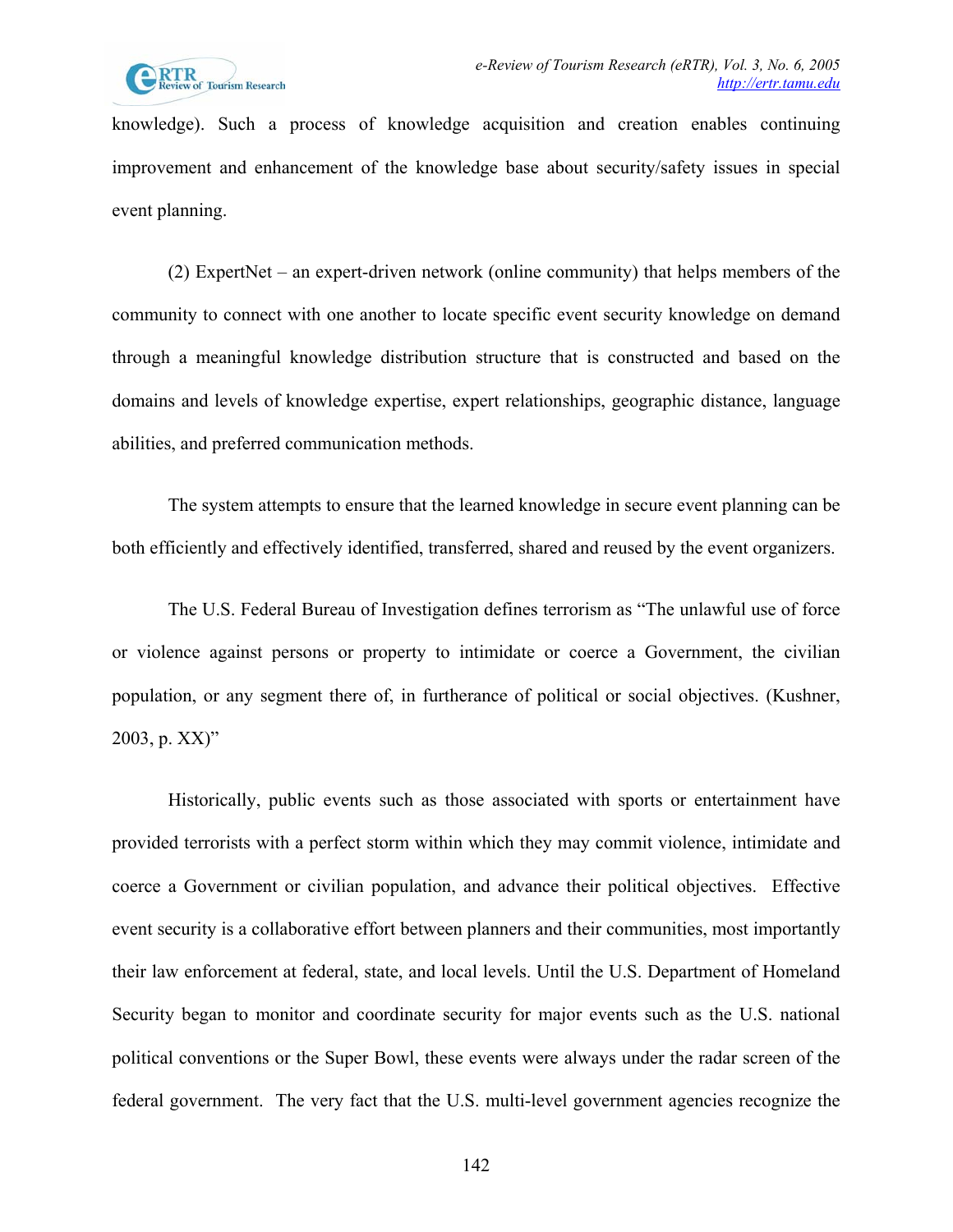

potential threats associated with these events further confirms that there is need to develop an industry-oriented knowledge management system wherein event organizers and security experts can exchange information that may mitigate or eliminate future threats.

According to Tarlow (2002, p. 135), "Terrorism has a number of nuances, and it is essential that the event risk manager understand these differences." Tarlow states that the reason for the interaction between terrorism and events includes the following reasons:

- Events are often close to major transportation centers which may be interrupted and cause panic.
- Events are big business and may cause economic interruption and panic.
- Events impact many other industries such as restaurants, hotels, and entertainment and the negative impacts resulting from terrorism could cause widespread damage.
- Events often draw media coverage that enables terrorists to promote their cause to a large audience.
- Events require tranquility or places where business can be conducted in a peaceful manner and therefore an act of terrorism interrupts this peaceful environment.
- Events must deal with people who have no history, thus risk managers often do not have data bases on delegates or attendees. This lack of history makes it difficult to develop accurate profiles of the event stakeholders (attendees, participants, staff, volunteers) and anticipate terrorist activities.

The organizers of the summer Olympic Games in Athens, Greece reportedly invested three to five times more money for safety, security, and terrorism prevention than did previous